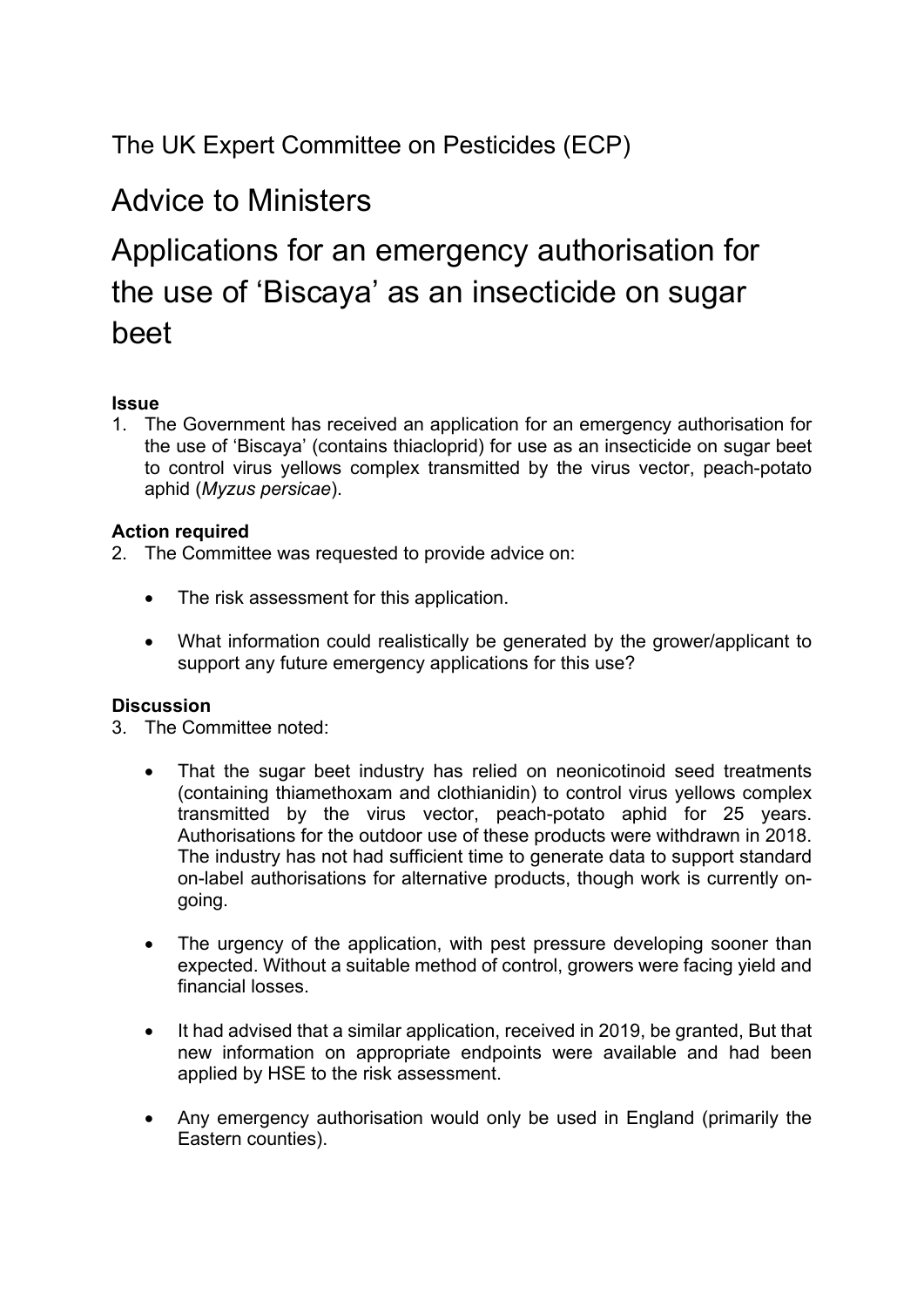- To reduce the risks to non-target organisms, HSE would impose a reduction in the dose rate and require the adoption of risk mitigation measures. The reduced dose rate would be sufficient to maintain and effective degree of pest control.
- The EU had concluded they would not be renewing the approval of thiacloprid. All products containing the active substance are required to have authorisations for use withdrawn from by 3 February 2021.
- HSE had concluded that:
	- The applicant had demonstrated a suitable 'case for need'.
	- Non-dietary exposure risks were acceptable provided users wore suitable Personal Protective Equipment.
	- Consumer exposures could not be fully assessed due to data gaps. However HSEs judgement was that the reduction in the (previously authorised) dose rate that they would impose in any authorisation and heavy processing of treated produce prior to consumption by consumers would limit exposures to acceptable levels.
	- Soil and surface water exposures were acceptable provided appropriate risk mitigation measures were imposed. Groundwater concentrations were assessed as having the potential to exceed normal regulatory standards (0.1μg/L), but would not adversely affect human health.
	- Ecotoxicological risks were acceptable in most cases if the proposed dose rate was reduced (from 0.4 to 0.3 l/ha) and suitable risk mitigation measures (use of low-drift technology and buffer zones) imposed. It was not possible to demonstrate an acceptable risk for non-target arthropods due data gaps in the renewal report

#### **Committee advice and views**

4. The Committee advised that:

- based on the evidence presented and the product being used in the way proposed by HSE, it was possible to manage key risks to human health and the environment (though, in a small number of cases it was not possible to demonstrate an acceptable risk and individual assessments were close to the edge of the risk envelope).
- It could not usefully formally advise Government on information/data that might be submitted in support of future applications given that circumstances may change, but would be happy to advise on any requirements it was considering including as a condition of authorisation.
- 5. ECP also took the view that: